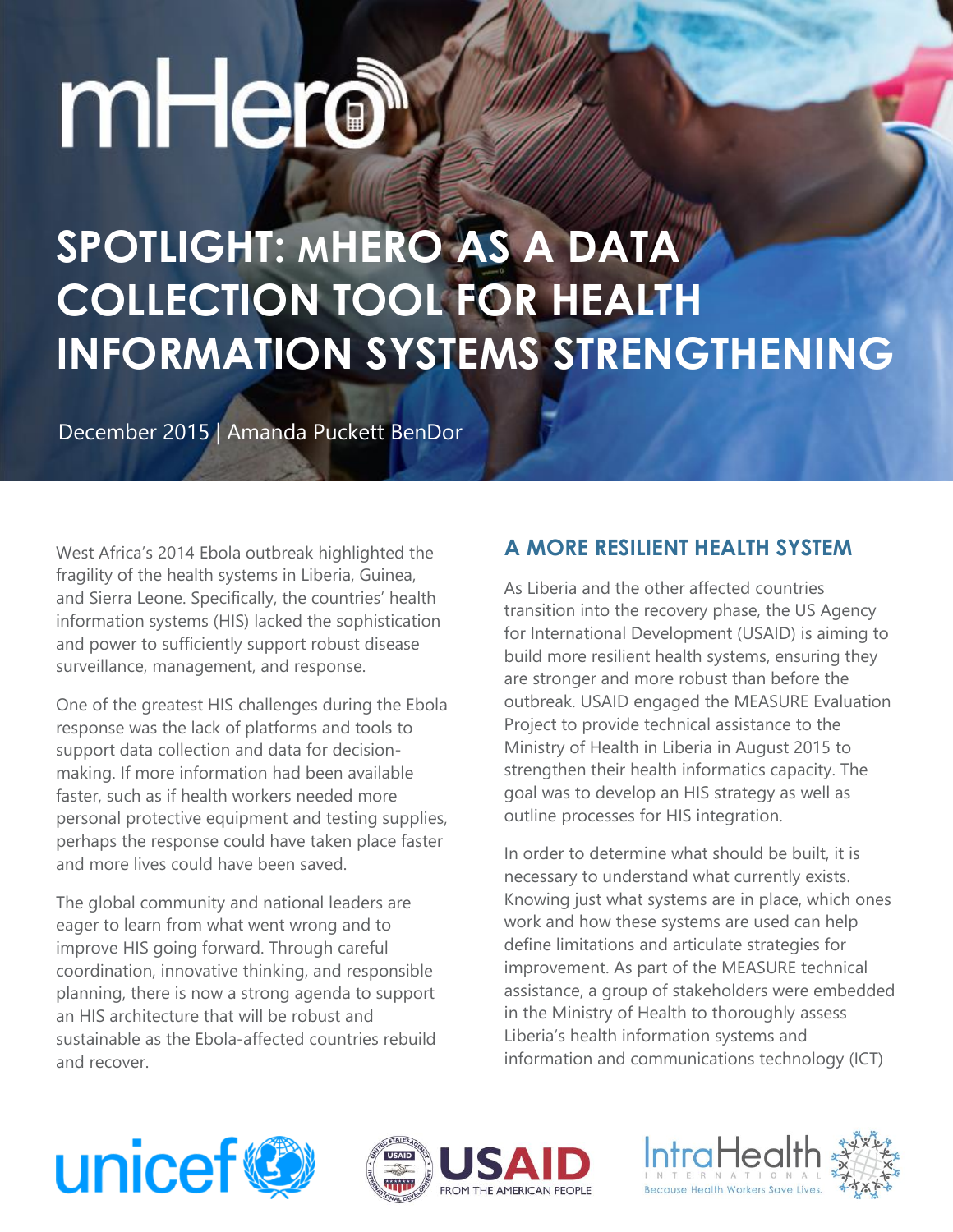infrastructure. The assessment, conducted at the national and subnational levels, was designed to help the government develop and realize its ideal HIS strategy.

The assessment designers worked hard to create data collection tools, identify data collection points, and systematically collect data. Romain Tohouri, a health management information system (HMIS) developer who has worked with the Ministry of Health in Liberia since before the Ebola outbreak, was one of the technical advisors embedded at the ministry to support the HIS strengthening activities and assessment. His wealth of experience working with stakeholders to implement DHIS 2 and better utilize health information system interoperability made him a valuable partner.



### *"mHero is a great tool and there is great potential here." —Romain Tohouri*

To initiate the assessment, Romain and his colleagues evaluated existing tools, but nothing was quite detailed enough to capture the information they needed for the ICT part of their assessment. "So we set out to design something," he says. "We created something to assess what infrastructure was in place to handle different applications and services the MOH provides for HIS. We also created a set of questions to assess the county- and facility- level ICT landscape."

The team was able to utilize DHIS 2 and other tools for most parts of the ICT assessment, but with little time and a lot of information to capture they needed a solution that could quickly connect them with stakeholders at facilities. This led Romain and his colleagues to try mHero as a lightweight tool to assist in collecting some of the information at the facility level.

mHero is a two-way, mobile-phone-based communications system that uses basic text messaging, or SMS, to connect ministries of health and health workers

"We decided to use mHero because it is a fantastic tool," he says. "We only had three months and to go across the country to all of those facilities would be something that would take a lot of time and money. We had to be innovative and think of a way to get the answers we needed."

#### **MHERO: A QUICK CONNECTION TO HEALTH FACILITIES**

Romain and the ministry team identified data managers and monitoring and evaluation officers to receive the messages through mHero for the assessment. "We'd met them at a workshop in Golden King Key in Monrovia," he says. "We knew whom to contact and they knew we'd be reaching out to them with the survey."

The HMIS and ICT units at the ministry worked with Romain and his colleagues to write the questions called workflows—that would be sent to health workers using mHero. They wanted to be precise and efficient in their messages. Asking too many questions would likely reduce the response rate. Asking too few would limit the information they would receive. The team prioritized questions about whether facilities had power, internet, and